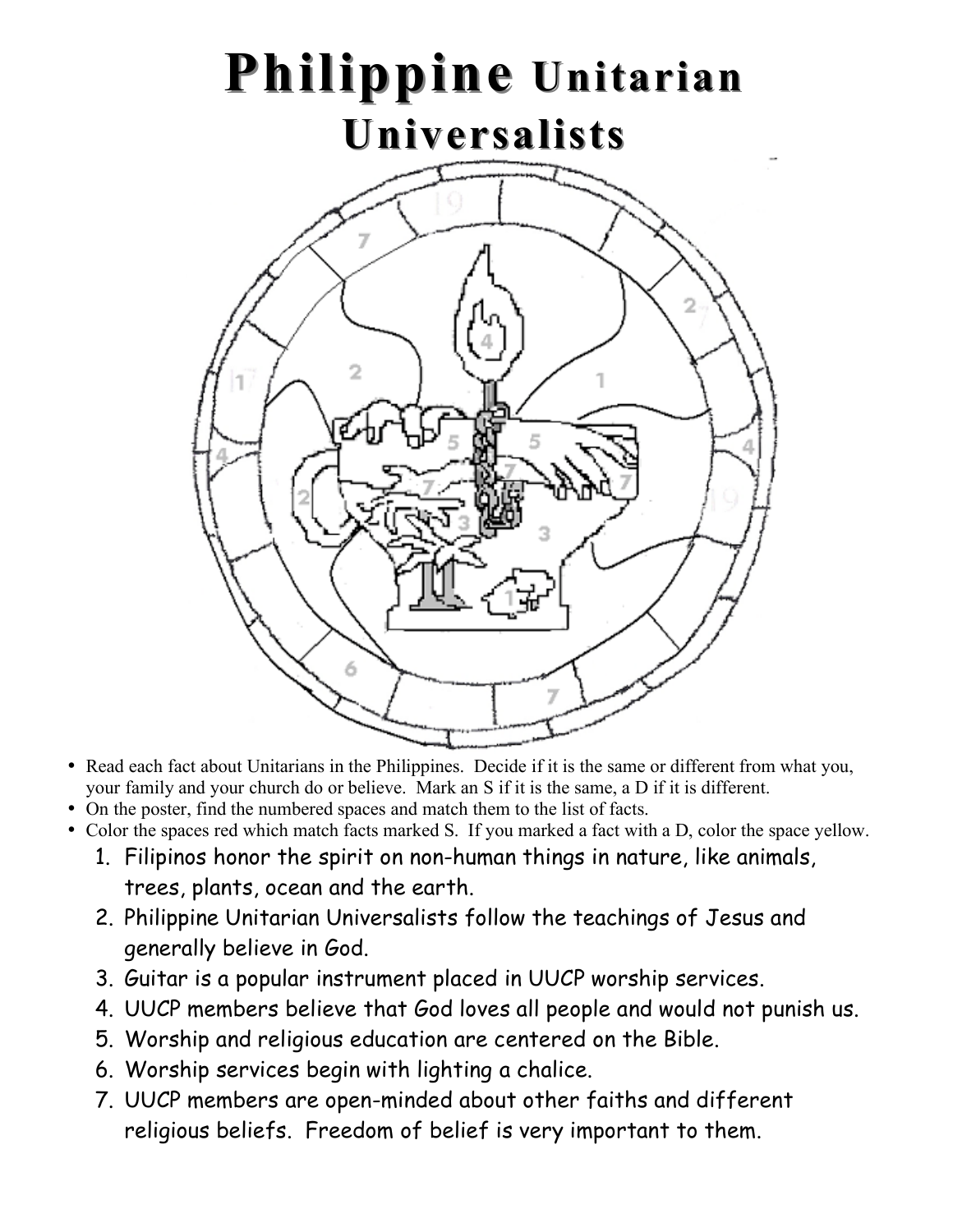Adapted from a coloring activity published in UU & ME, Dec. 2003. and used with permission**.**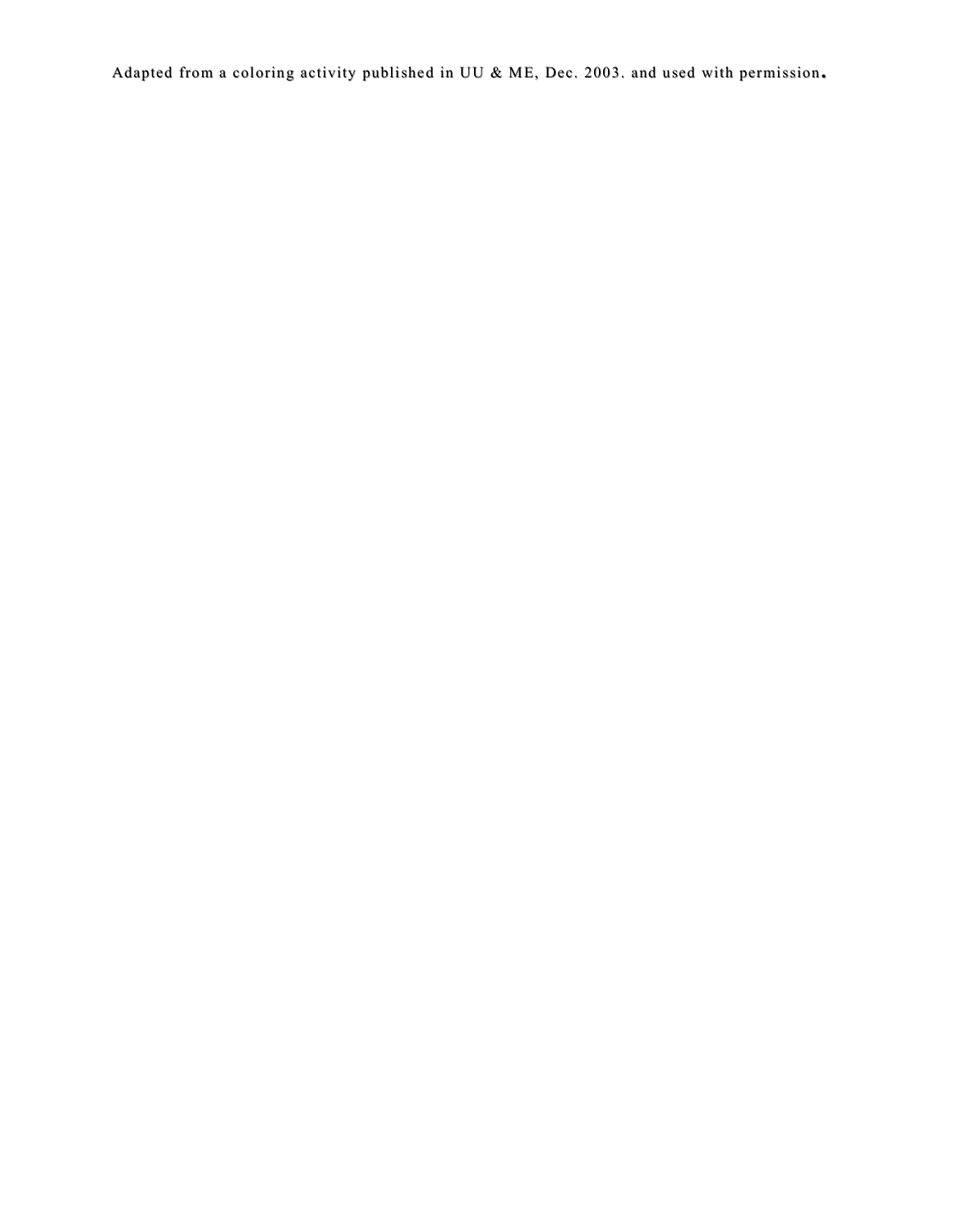## **Things to Know about Unitarian Universalists in the Philippines**

## Beliefs and practices

1. UU Churches in the Philippines are simple structures with dirt floors, benches or chairs, an altar with a UUCP banner, a chalice and a centering bell. What would a visitor to your church see?

2. Faith healing, or the "laying on of hands" to help heal illness, is commonly practiced by Unitarian Universalist ministers. How do your ministers and other people in your church help people who are sick?

3. Filipinos honor and respect the spirit of non-human things in nature, like animals, trees, plants, ocean, earth. They give thanks to these spirits. Do you know other people who honor the spirits in nature as well?

4. Filipinos say "buyag" (boo-yag) after someone gives them a compliment to ward off spirits that might take it away. In North American culture, when somebody\_\_\_\_\_\_\_\_\_\_\_\_\_, the people around them say "God bless you," or "Gesundheit" to ward off bad luck or bad spirits.

5. Philippine Unitarian Universalists are UU Christians: they follow the teachings of Jesus and generally believe in God. What do you and your family believe about God? Is there a teaching of Jesus that you try to follow?

6. Guitar is the popular instrument played in UUCP worship services. What musical instruments do you hear in your church? Do you play a musical instrument?

7. Most hymns sung in UUCP worship services are traditional Filipino Christian folk hymns. Some of the songs and readings in their hymnal have been translated from English into Cebuano, the language spoken by many Philippine UUs. What is your favorite hymn? Do you ever sing folk songs in church? 8. UUCP members believe that God loves all people and would not punish anyone. The idea of "universal salvation" is where the word "Universalist" came from. What is your church's name? Does it have the word "Universalist" in it? How did it get its name?

9. UUCP worship and religious education is centered on the Bible. Have you ever read from the Bible in your church school? What is your favorite Bible story?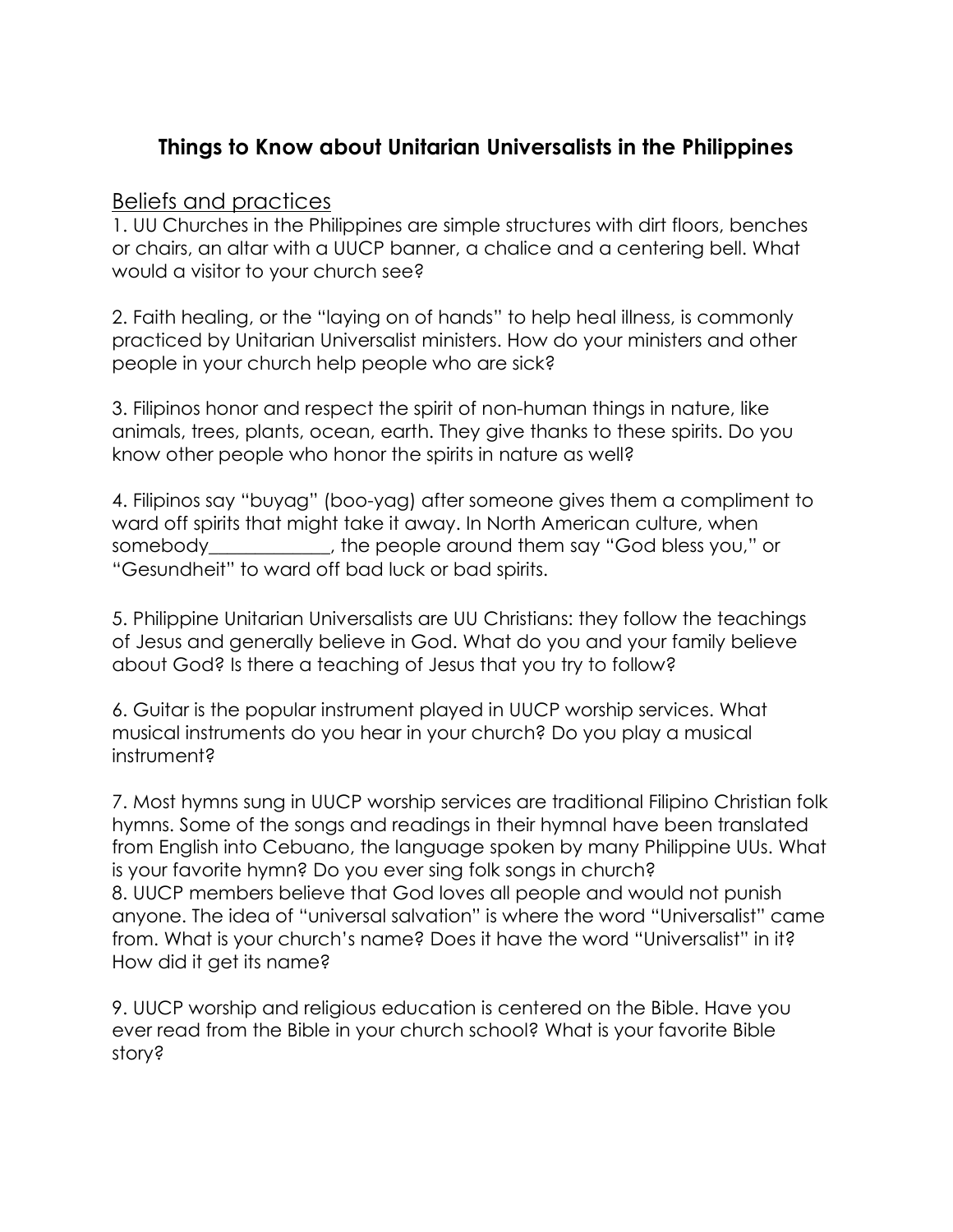10. The teachings of Jesus are a very important part of UUCP beliefs. One of these teachings, often called "the Golden Rule," is found in every major religion of the world. Can you tell the Golden Rule in your own words?

11. UUCP members are open-minded about other faiths and different religious beliefs. Freedom of belief is very important to them. In this way they are very much like North American UUs. Do you celebrate holidays from non-Christian religions in your church?

12. In the UU Church of the Philippines, worship services begin with lighting a chalice. Do worship services in your church start with a chalice lighting? What other things happen to show that worship is starting?

13. Many Filipino congregations meet mid-week for special programs as well as Sundays. Does your church ever have special programs? What are they?

## Cultural Customs

1. Families of 8-12 live together in a hut made of light wood, such as bamboo, with a roof made of coconut leaves or some kind of palm leaves. The floor is usually made of bamboo. The family uses a kerosene lamp and cooking is done directly on a fire with dry chopped woods. Have you ever cooked over an open fire?

2. People sleep under mosquito nets because the mosquitoes carry diseases. What insects are most bothersome where you live?

3. A typical family outing is a day at the beach with lots of food. What is one of your family's favorite activities to do together?

4. People generally don't have pets but they raise chicken and pigs for food. Do you have pets, or raise animals for food?

5. Birthdays are not usually celebrated because most people don't have money for that sort of thing. How do you celebrate birthdays in your family?

6. Public transportation is on "trikes," a motorcycle with a side car that might carry 7 people. What kinds of public transportation have you taken?

7. People ride motorcycles that have long banana seats so they can carry 4 people or more. How many people can fit in your family car?